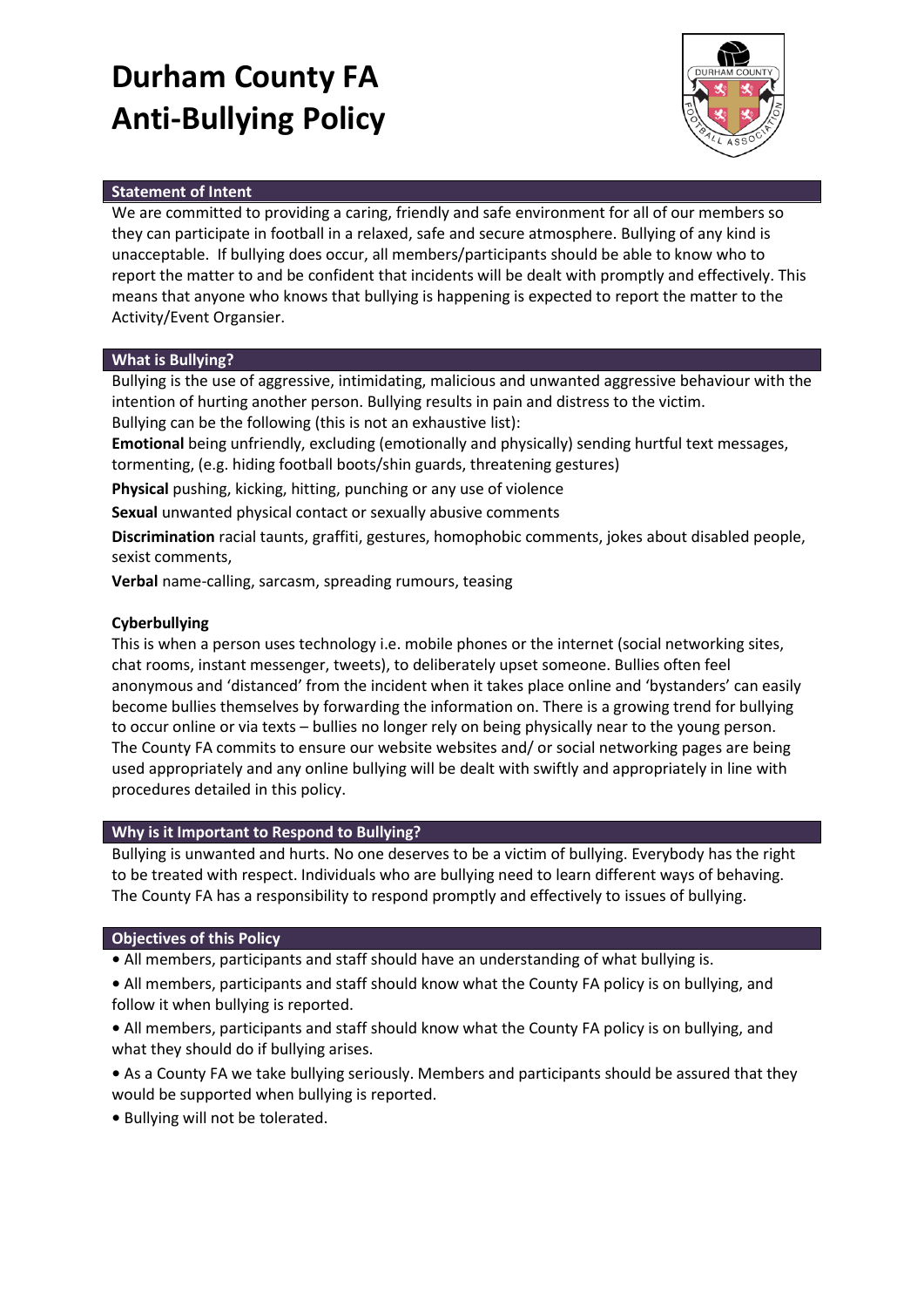# **Durham County FA Anti-Bullying Policy**



### **Signs and Indicators**

Someone may indicate by signs or behaviour that he or she is being bullied. Adults should be aware of these possible signs and that they should investigate if a child or young person:

- says he or she is being bullied
- is unwilling to go to events or sessions
- becomes withdrawn anxious, or lacking in confidence
- feels ill before events or sessions
- comes home with clothes torn or training equipment damaged
- has possessions go "missing"
- asks for money or starts stealing money (to pay the bully)
- has unexplained cuts or bruises
- is frightened to say what's wrong
- gives improbable excuses for any of the above.

In more extreme cases:

- starts stammering
- cries themselves to sleep at night or has nightmares
- becomes aggressive, disruptive or unreasonable
- is bullying other people
- stops eating
- attempts or threatens suicide or runs away.

These signs and behaviours may indicate other problems, but bullying should be considered a possibility and should be investigated.

### **Bullying as a result of any form of discrimination**

Bullying because of discrimination occurs when bullying is motivated by a prejudice against certain people or groups of people. This may be because of their gender, age, race, nationality, ethnic origin, religion or belief, sexual orientation, gender reassignment, disability or ability.

Generally, these forms of bullying look like other sorts of bullying, but in particular it can include:

**• Verbal abuse** – derogatory remarks about a gender, suggesting a gender is more inferior to another, or that black, Asian and ethnic minority people are not as capable as white people; spreading rumours that someone is gay, suggesting that something or someone is inferior and so they are "gay" – for example, "you're such a gay boy!" or "those trainers are so gay!" Ridiculing someone because of a disability or mental health related issue, or because they have a physical, mental or emotional developmental delay. Referring to someone by the colour of their skin, rather than their name; using nicknames that have racial connotations; isolating someone because they come from another country or social background etc.

**• Physical abuse** – including hitting, punching, kicking, sexual assault, and threatening behaviour.

**• Cyberbullying** – using online spaces to spread rumours about someone or exclude them. It can also include text messaging, including video and picture messaging.